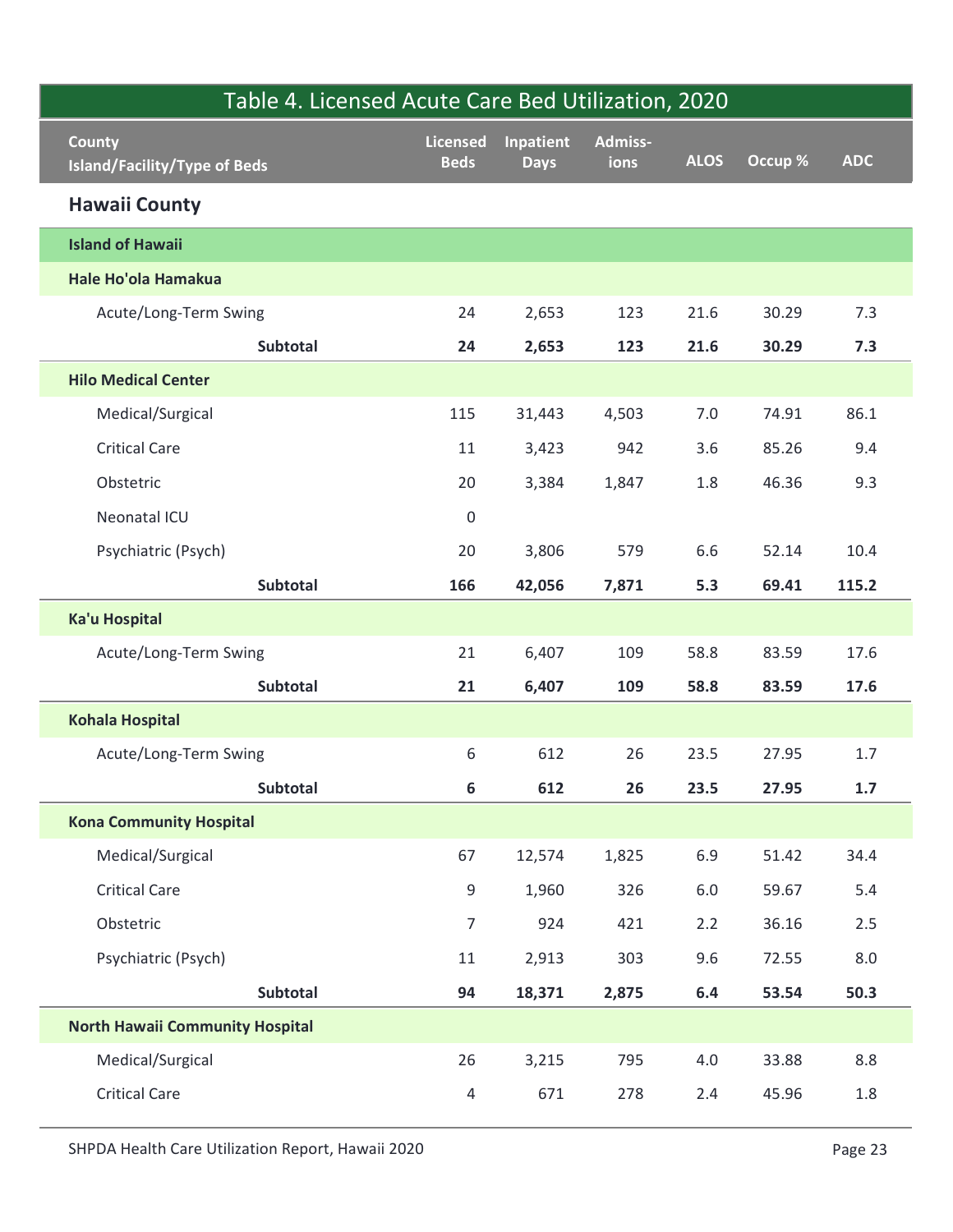| Table 4. Licensed Acute Care Bed Utilization, 2020    |                                |                          |                 |             |         |            |
|-------------------------------------------------------|--------------------------------|--------------------------|-----------------|-------------|---------|------------|
| County<br><b>Island/Facility/Type of Beds</b>         | <b>Licensed</b><br><b>Beds</b> | Inpatient<br><b>Days</b> | Admiss-<br>ions | <b>ALOS</b> | Occup % | <b>ADC</b> |
| <b>Hawaii County</b>                                  |                                |                          |                 |             |         |            |
| <b>Island of Hawaii</b>                               |                                |                          |                 |             |         |            |
| <b>North Hawaii Community Hospital</b>                |                                |                          |                 |             |         |            |
| Obstetric                                             | 5                              | 1,315                    | 456             | 2.9         | 72.05   | 3.6        |
| Subtotal                                              | 35                             | 5,201                    | 1,529           | 3.4         | 40.71   | 14.2       |
| <b>Island of Hawaii Subtotal</b>                      | 346                            | 75,300                   | 12,533          | 6.0         | 59.62   | 206.3      |
| <b>Hawaii County Total</b>                            | 346                            | 75,300                   | 12,533          | 6.0         | 59.62   | 206.3      |
| <b>Honolulu County</b>                                |                                |                          |                 |             |         |            |
| <b>Island of Oahu</b>                                 |                                |                          |                 |             |         |            |
| <b>Adventist Health Castle</b>                        |                                |                          |                 |             |         |            |
| Medical/Surgical                                      | 111                            | 14,650                   | 3,775           | 3.9         | 36.16   | 40.1       |
| <b>Critical Care</b>                                  | 8                              | 2,289                    | 131             | 17.5        | 78.39   | 6.3        |
| Obstetric                                             | 12                             | 1,844                    | 914             | 2.0         | 42.10   | $5.1$      |
| Psychiatric (Psych)                                   | 29                             | 6,664                    | 1,650           | $4.0\,$     | 62.96   | 18.3       |
| Subtotal                                              | 160                            | 25,447                   | 6,470           | 3.9         | 43.57   | 69.7       |
| <b>Kahuku Medical Center</b>                          |                                |                          |                 |             |         |            |
| Acute/Long-Term Swing                                 | 21                             | 6,777                    | 250             | 27.1        | 88.41   | 18.6       |
| Subtotal<br>Kaiser Permanente Moanalua Medical Center | 21                             | 6,777                    | 250             | 27.1        | 88.41   | 18.6       |
| Medical/Surgical                                      | 202                            | 40,877                   | 7,274           | $5.6\,$     | 55.44   | 112.0      |
| <b>Critical Care</b>                                  | 25                             | 5,505                    | 883             | $6.2\,$     | 60.33   | 15.1       |
| Obstetric                                             | 30                             | 4,203                    | 1,469           | 2.9         | 38.38   | $11.5\,$   |
| Pediatric                                             | 20                             | 861                      | 228             | 3.8         | 11.79   | 2.4        |
| Neonatal ICU                                          | 18                             | 3,706                    | 250             | 14.8        | 56.41   | $10.2\,$   |
| Subtotal                                              | 295                            | 55,152                   | 10,104          | 5.5         | 51.22   | 151.1      |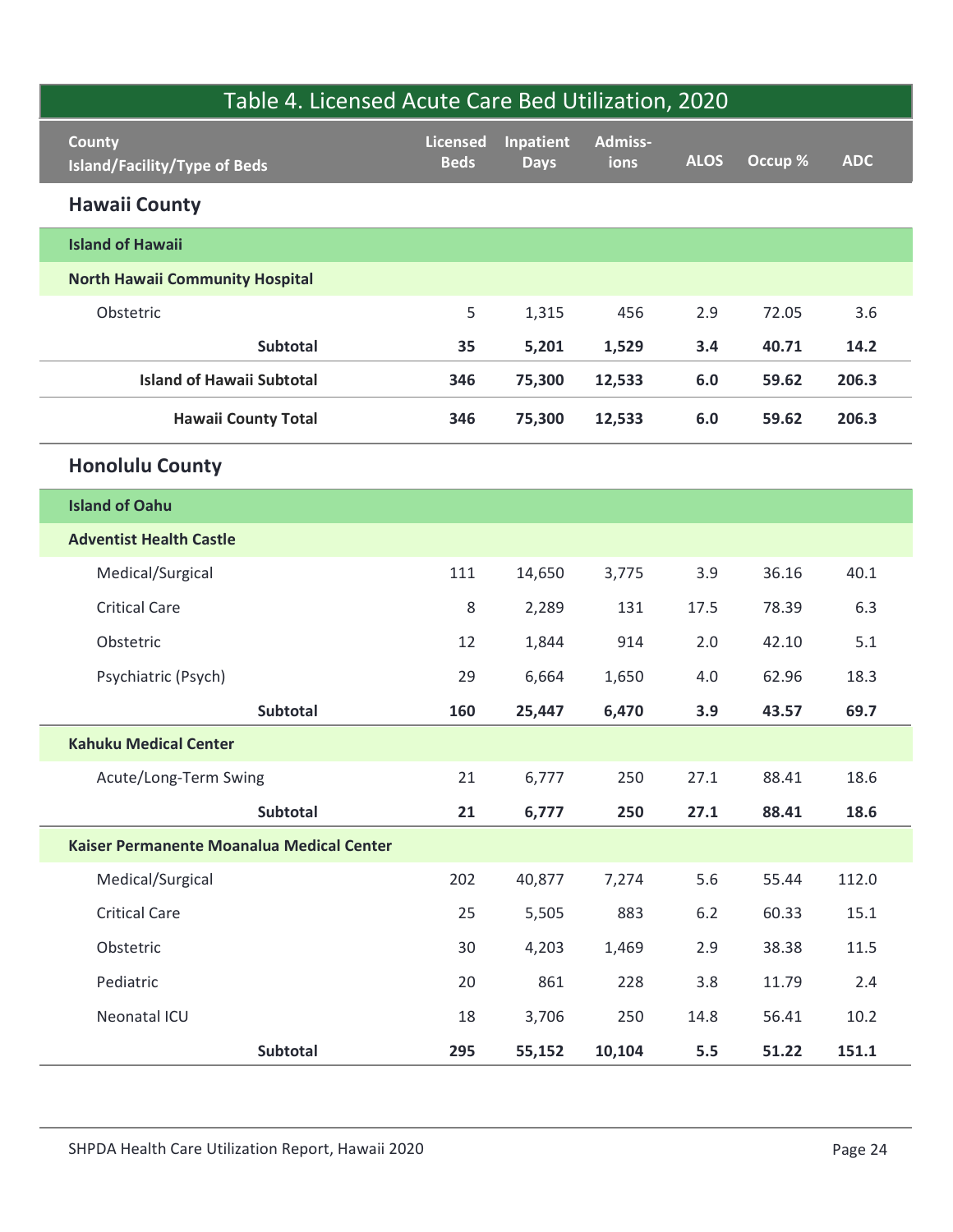| Table 4. Licensed Acute Care Bed Utilization, 2020 |                                |                          |                 |             |         |            |
|----------------------------------------------------|--------------------------------|--------------------------|-----------------|-------------|---------|------------|
| County<br><b>Island/Facility/Type of Beds</b>      | <b>Licensed</b><br><b>Beds</b> | Inpatient<br><b>Days</b> | Admiss-<br>ions | <b>ALOS</b> | Occup % | <b>ADC</b> |
| <b>Honolulu County</b>                             |                                |                          |                 |             |         |            |
| <b>Island of Oahu</b>                              |                                |                          |                 |             |         |            |
| Kapiolani Medical Center for Women and Children    |                                |                          |                 |             |         |            |
| Medical/Surgical                                   | 30                             | 2,059                    | 403             | 5.1         | 18.80   | 5.6        |
| <b>Critical Care</b>                               | 17                             | 7,796                    | 2,682           | 2.9         | 125.64  | 21.4       |
| Obstetric                                          | 66                             | 8,418                    | 3,006           | 2.8         | 34.94   | 23.1       |
| Pediatric                                          | 60                             | 30,155                   | 7,571           | 4.0         | 137.69  | 82.6       |
| Neonatal ICU                                       | 80                             | 15,617                   | 385             | 40.6        | 53.48   | 42.8       |
| Subtotal                                           | 253                            | 64,045                   | 14,047          | 4.6         | 69.35   | 175.5      |
| <b>Kuakini Medical Center</b>                      |                                |                          |                 |             |         |            |
| Medical/Surgical                                   | 188                            | 17,493                   | 2,726           | 6.4         | 25.49   | 47.9       |
| <b>Critical Care</b>                               | 24                             | 1,839                    | 21              | 87.6        | 20.99   | 5.0        |
| Acute/Long-Term Swing                              | 0                              |                          |                 |             |         |            |
| Subtotal                                           | 212                            | 19,332                   | 2,747           | 7.0         | 24.98   | 53.0       |
| <b>Pali Momi Medical Center</b>                    |                                |                          |                 |             |         |            |
| Medical/Surgical                                   | 110                            | 27,459                   | 4,964           | $5.5\,$     | 68.39   | 75.2       |
| <b>Critical Care</b>                               | $\,8\,$                        | 2,852                    | 365             | 7.8         | 97.67   | $7.8$      |
| Subtotal                                           | 118                            | 30,311                   | 5,329           | $5.7$       | 70.38   | 83.0       |
| <b>Straub Clinic &amp; Hospital</b>                |                                |                          |                 |             |         |            |
| Medical/Surgical                                   | 140                            | 30,864                   | 4,505           | 6.9         | 60.40   | 84.6       |
| <b>Critical Care</b>                               | 19                             | 5,572                    | 880             | 6.3         | 80.35   | 15.3       |
| Subtotal                                           | 159                            | 36,436                   | 5,385           | 6.8         | 62.78   | 99.8       |
| The Queen's Medical Center - Punchbowl             |                                |                          |                 |             |         |            |
| Medical/Surgical                                   | 435                            | 106,578                  | 16,413          | $6.5\,$     | 67.13   | 292.0      |
| <b>Critical Care</b>                               | 48                             | 14,234                   | 2,021           | 7.0         | 81.24   | 39.0       |
| Obstetric                                          | 25                             | 2,669                    | 1,253           | 2.1         | 29.25   | 7.3        |
| Psychiatric (Psych)                                | 67                             | 10,154                   | 1,700           | $6.0\,$     | 41.52   | 27.8       |
| SHPDA Health Care Utilization Report, Hawaii 2020  |                                |                          |                 |             |         | Page 25    |
|                                                    |                                |                          |                 |             |         |            |
|                                                    |                                |                          |                 |             |         |            |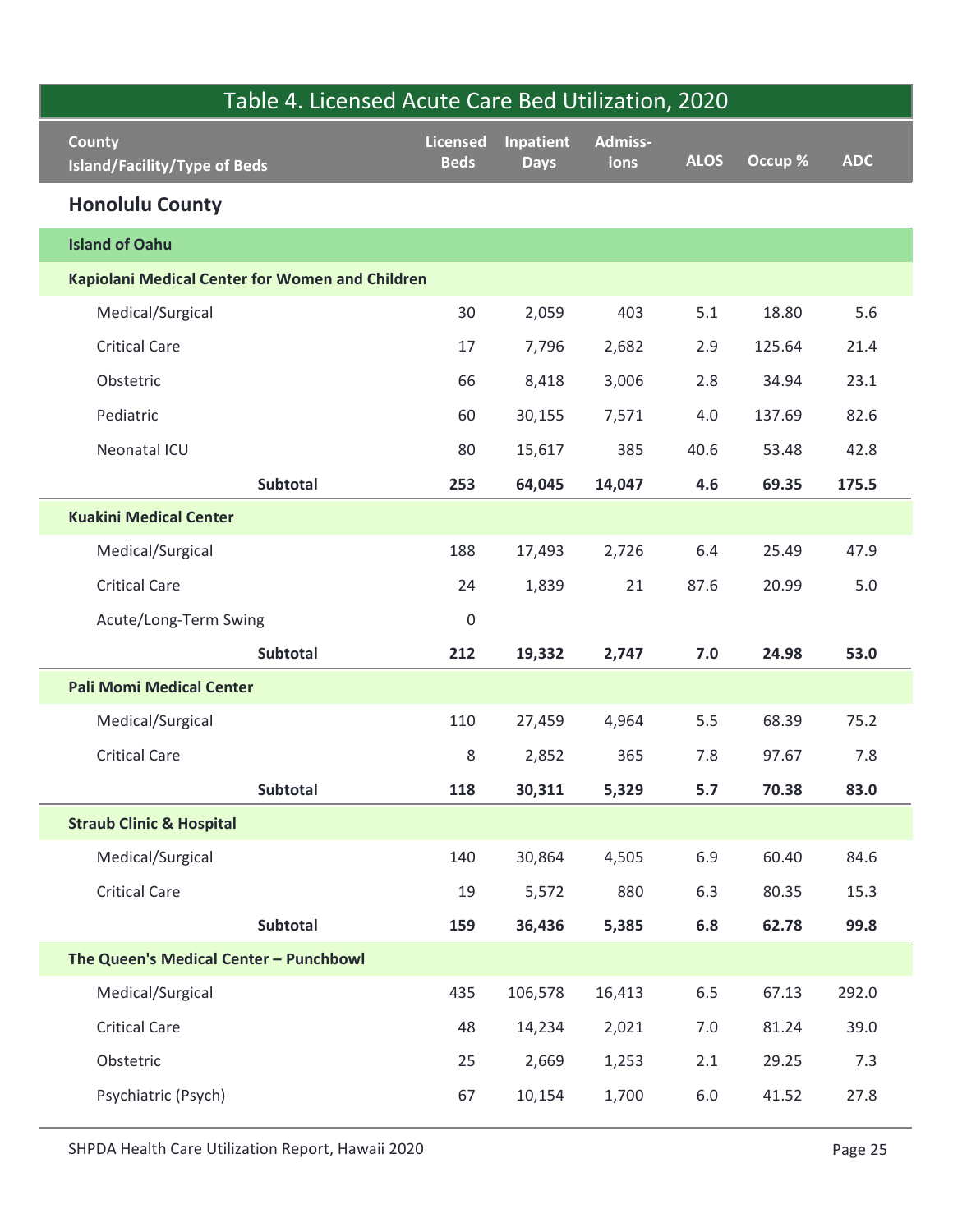| County                                   | <b>Licensed</b>  | <b>Inpatient</b> | Admiss- |             |         |               |
|------------------------------------------|------------------|------------------|---------|-------------|---------|---------------|
| <b>Island/Facility/Type of Beds</b>      | <b>Beds</b>      | <b>Days</b>      | ions    | <b>ALOS</b> | Occup % | <b>ADC</b>    |
| <b>Honolulu County</b>                   |                  |                  |         |             |         |               |
| <b>Island of Oahu</b>                    |                  |                  |         |             |         |               |
| The Queen's Medical Center - Punchbowl   |                  |                  |         |             |         |               |
| Subtotal                                 | 575              | 133,635          | 21,387  | $6.2$       | 63.67   | 366.1         |
| The Queen's Medical Center - West Oahu   |                  |                  |         |             |         |               |
| Medical/Surgical                         | 94               | 28,932           | 5,140   | 5.6         | 84.33   | 79.3          |
| <b>Critical Care</b>                     | 10               | 1,367            | 424     | 3.2         | 37.45   | 3.7           |
| Obstetric                                | $\pmb{0}$        |                  |         |             |         |               |
| Subtotal                                 | 104              | 30,299           | 5,564   | 5.4         | 79.82   | 83.0          |
| <b>Wahiawa General Hospital</b>          |                  |                  |         |             |         |               |
| Medical/Surgical                         | 37               | 2,884            | 741     | 3.9         | 21.36   | 7.9           |
| <b>Critical Care</b>                     | 5                | 392              | 157     | 2.5         | 21.48   | 1.1           |
| Subtotal                                 | 42               | 3,276            | 898     | 3.6         | 21.37   | 9.0           |
| <b>Island of Oahu Subtotal</b>           | 1,939            | 404,710          | 72,181  | 5.6         | 57.18   | 1,108.8       |
| <b>Honolulu County Total</b>             | 1,939            | 404,710          | 72,181  | 5.6         |         | 57.18 1,108.8 |
| <b>Kauai County</b>                      |                  |                  |         |             |         |               |
| <b>Island of Kauai</b>                   |                  |                  |         |             |         |               |
| <b>Samuel Mahelona Memorial Hospital</b> |                  |                  |         |             |         |               |
| Psychiatric (Psych)                      | $\boldsymbol{9}$ | 2,777            | 198     | 14.0        | 84.54   | $7.6$         |
| Acute/Long-Term Swing                    | 5                | 92               | 6       | 15.3        | 5.04    | 0.3           |
| Subtotal                                 | 14               | 2,869            | 204     | 14.1        | 56.14   | 7.9           |
| <b>West Kauai Medical Center/KVMH</b>    |                  |                  |         |             |         |               |
| Medical/Surgical                         | $\boldsymbol{9}$ | 996              | 280     | $3.6$       | 30.32   | 2.7           |
| <b>Critical Care</b>                     | $\overline{2}$   | 373              | 173     | 2.2         | 51.10   | $1.0\,$       |
| Obstetric                                | $\overline{4}$   | 441              | 188     | 2.3         | 30.21   | $1.2\,$       |
| Acute/Long-Term Swing                    | 10               | 1,616            | 94      | 17.2        | 44.27   | 4.4           |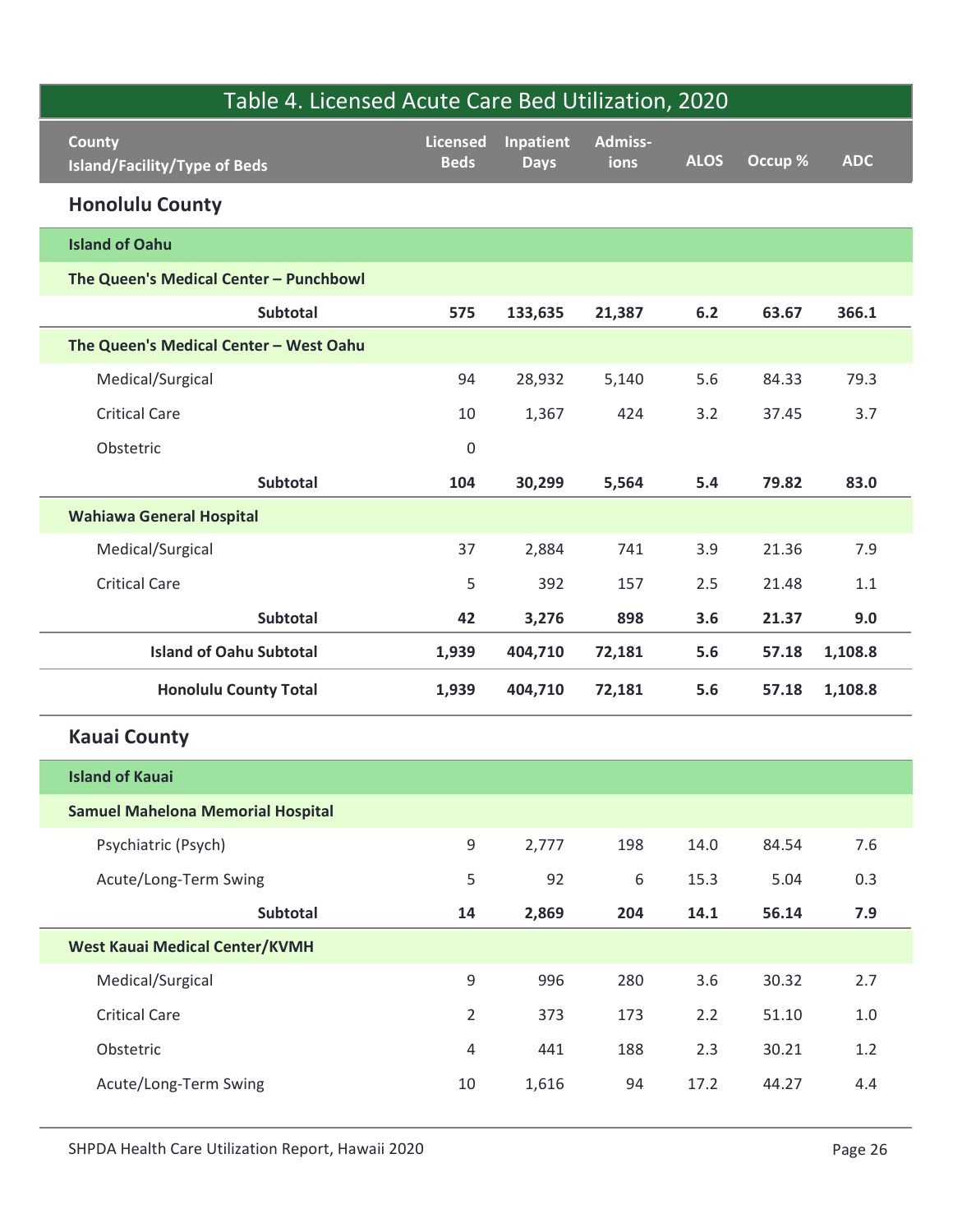| Table 4. Licensed Acute Care Bed Utilization, 2020   |                         |                          |                 |             |         |            |
|------------------------------------------------------|-------------------------|--------------------------|-----------------|-------------|---------|------------|
| <b>County</b><br><b>Island/Facility/Type of Beds</b> | Licensed<br><b>Beds</b> | Inpatient<br><b>Days</b> | Admiss-<br>ions | <b>ALOS</b> | Occup % | <b>ADC</b> |
| <b>Kauai County</b>                                  |                         |                          |                 |             |         |            |
| <b>Island of Kauai</b>                               |                         |                          |                 |             |         |            |
| <b>West Kauai Medical Center/KVMH</b>                |                         |                          |                 |             |         |            |
| <b>Subtotal</b>                                      | 25                      | 3,426                    | 735             | 4.7         | 37.55   | 9.4        |
| <b>Wilcox Memorial Hospital</b>                      |                         |                          |                 |             |         |            |
| Medical/Surgical                                     | 59                      | 11,565                   | 2,271           | 5.1         | 53.70   | 31.7       |
| <b>Critical Care</b>                                 | $\overline{7}$          | 1,371                    | 398             | 3.4         | 53.66   | 3.8        |
| Obstetric                                            | 6                       | 987                      | 474             | 2.1         | 45.07   | 2.7        |
| Acute/Long-Term Swing                                | $\mathsf{O}\xspace$     |                          |                 |             |         |            |
| <b>Subtotal</b>                                      | 72                      | 13,923                   | 3,143           | 4.4         | 52.98   | 38.1       |
| <b>Island of Kauai Subtotal</b>                      | 111                     | 20,218                   | 4,082           | 5.0         | 49.90   | 55.4       |
| <b>Kauai County Total</b>                            | 111                     | 20,218                   | 4,082           | 5.0         | 49.90   | 55.4       |
| <b>Maui County</b>                                   |                         |                          |                 |             |         |            |
| <b>Island of Lanai</b>                               |                         |                          |                 |             |         |            |
| <b>Lanai Community Hospital</b>                      |                         |                          |                 |             |         |            |
| Acute/Long-Term Swing                                | $\overline{4}$          | $\overline{7}$           | $\overline{7}$  | $1.0\,$     | 0.48    | $0.0\,$    |
| Subtotal                                             | $\overline{\mathbf{4}}$ | $\overline{\mathbf{z}}$  | $\overline{7}$  | $1.0$       | 0.48    | $0.0\,$    |
| <b>Island of Lanai Subtotal</b>                      | $\overline{\mathbf{4}}$ | $\overline{\mathbf{z}}$  | $\overline{7}$  | $1.0\,$     | 0.48    | $0.0\,$    |
| <b>Island of Maui</b>                                |                         |                          |                 |             |         |            |
| <b>Kula Hospital</b>                                 |                         |                          |                 |             |         |            |
| Acute/Long-Term Swing                                | $9\,$                   | 1,582                    | 192             | 8.2         | 48.16   | 4.3        |
| Subtotal                                             | $\mathbf{9}$            | 1,582                    | 192             | 8.2         | 48.16   | 4.3        |
| <b>Maui Memorial Medical Center</b>                  |                         |                          |                 |             |         |            |
| Medical/Surgical                                     | 157                     | 48,160                   | 7,104           | 6.8         | 84.04   | 131.9      |
| <b>Critical Care</b>                                 | 29                      | 6,842                    | 576             | 11.9        | 64.64   | 18.7       |
| Obstetric                                            | 22                      | 3,049                    | 2,100           | 1.5         | 37.97   | 8.4        |